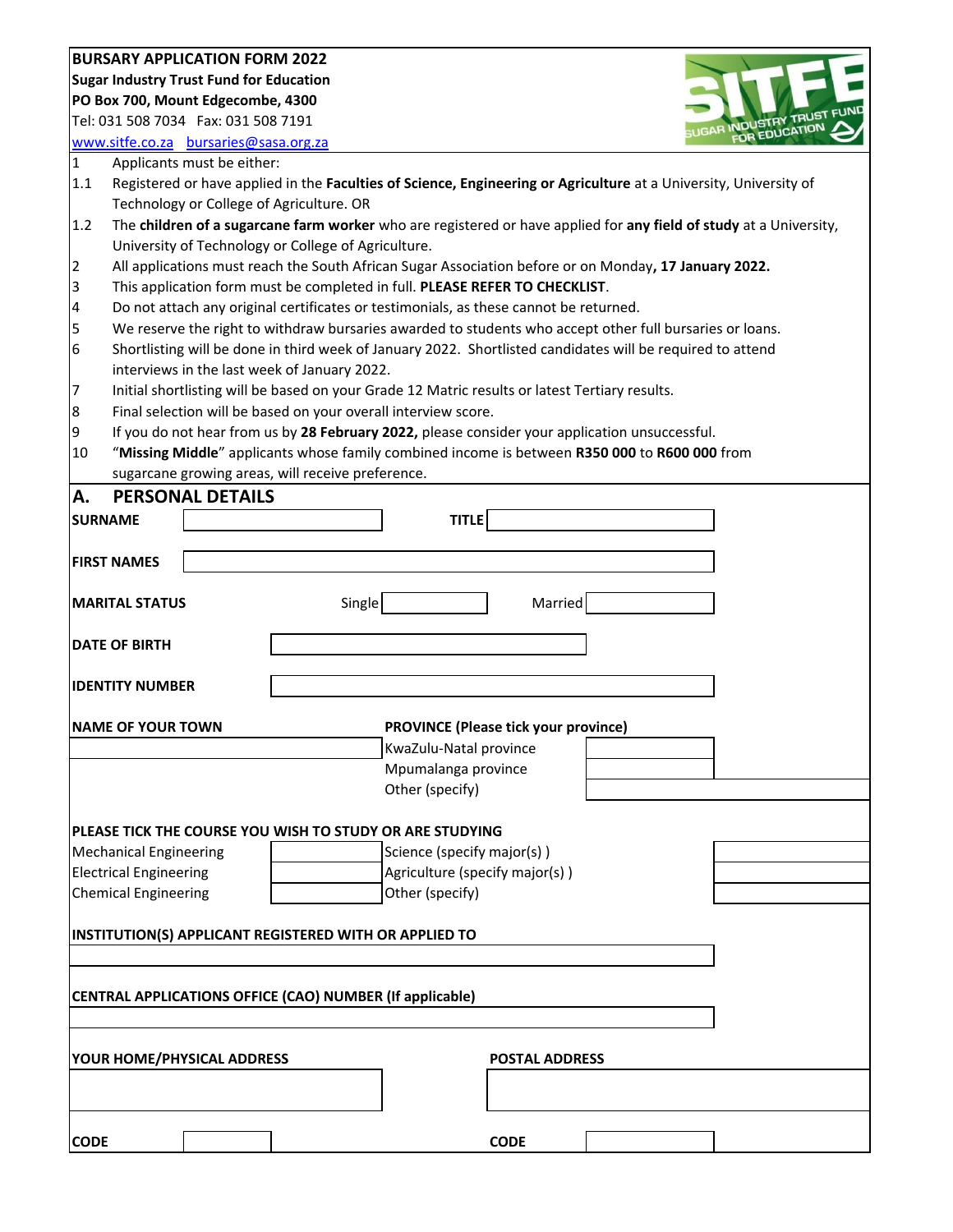| YOUR CONTACT PHONE NUMBERS                                                                                                                                                  |                 | YOUR CONTACT CELLPHONE NUMBER       |                 |           |
|-----------------------------------------------------------------------------------------------------------------------------------------------------------------------------|-----------------|-------------------------------------|-----------------|-----------|
| YOUR CONTACT E-MAIL ADDRESS                                                                                                                                                 |                 | <b>ALTERNATIVE E-MAIL ADDRESS</b>   |                 |           |
| <b>TELEPHONE NUMBER OF RELATIVE</b>                                                                                                                                         |                 | <b>CELLPHONE NUMBER OF RELATIVE</b> |                 |           |
| <b>TELEPHONE NUMBER OF A FRIEND</b>                                                                                                                                         |                 | <b>CELLPHONE NUMBER OF A FRIEND</b> |                 |           |
| DO YOU HAVE ANY RELATIVE WORKING FOR THE SUGAR INDUSTRY (MILLING or FARMING)<br>IF YES, PLEASE ATTACH PROOF (Salary slip or grower code)                                    |                 |                                     | <b>YES</b>      | <b>NO</b> |
| <b>CHILD OF SUGARCANE FARM WORKER (If applicable)</b><br>В.<br>IS YOUR MOTHER OR FATHER A SUGARCANE FARM WORKER<br>IF YES, PLEASE ATTACH PROOF (Salary slip or grower code) |                 |                                     | <b>YES</b>      | <b>NO</b> |
| WHAT IS THEIR OCCUPATION AT THE FARM                                                                                                                                        |                 |                                     |                 |           |
| <b>WHAT IS THE NAME OF THE FARM</b>                                                                                                                                         |                 |                                     |                 |           |
| <b>HIGH SCHOOL INFORMATION</b><br>C.<br><b>NAME OF SCHOOL</b>                                                                                                               |                 |                                     |                 |           |
| <b>TYPE OF CERTIFICATE OBTAINED</b><br>(if completed grade 12)                                                                                                              |                 |                                     |                 |           |
| GRADE 12 LATEST RESULTS (final results or June results - attach a copy of the statement or school report)                                                                   |                 |                                     | RESULTS         |           |
| <b>SUBJECTS</b>                                                                                                                                                             |                 | PERCENTAGE                          | SYMBOL          |           |
| 1                                                                                                                                                                           |                 |                                     |                 |           |
| 2                                                                                                                                                                           |                 |                                     |                 |           |
| 3                                                                                                                                                                           |                 |                                     |                 |           |
| 4                                                                                                                                                                           |                 |                                     |                 |           |
| 5                                                                                                                                                                           |                 |                                     |                 |           |
| 6                                                                                                                                                                           |                 |                                     |                 |           |
| 7                                                                                                                                                                           |                 |                                     |                 |           |
| 8                                                                                                                                                                           |                 |                                     |                 |           |
| 9                                                                                                                                                                           |                 |                                     |                 |           |
| 10                                                                                                                                                                          |                 |                                     |                 |           |
| <b>D. TERTIARY STUDIES</b>                                                                                                                                                  |                 |                                     |                 |           |
| <b>NAME OF INSTITUTION</b>                                                                                                                                                  |                 |                                     |                 |           |
|                                                                                                                                                                             |                 |                                     |                 |           |
| <b>STUDENT NUMBER</b>                                                                                                                                                       |                 |                                     |                 |           |
|                                                                                                                                                                             |                 |                                     |                 |           |
| YEAR OF STUDY IN 2022                                                                                                                                                       | <b>1ST YEAR</b> |                                     | <b>2ND YEAR</b> |           |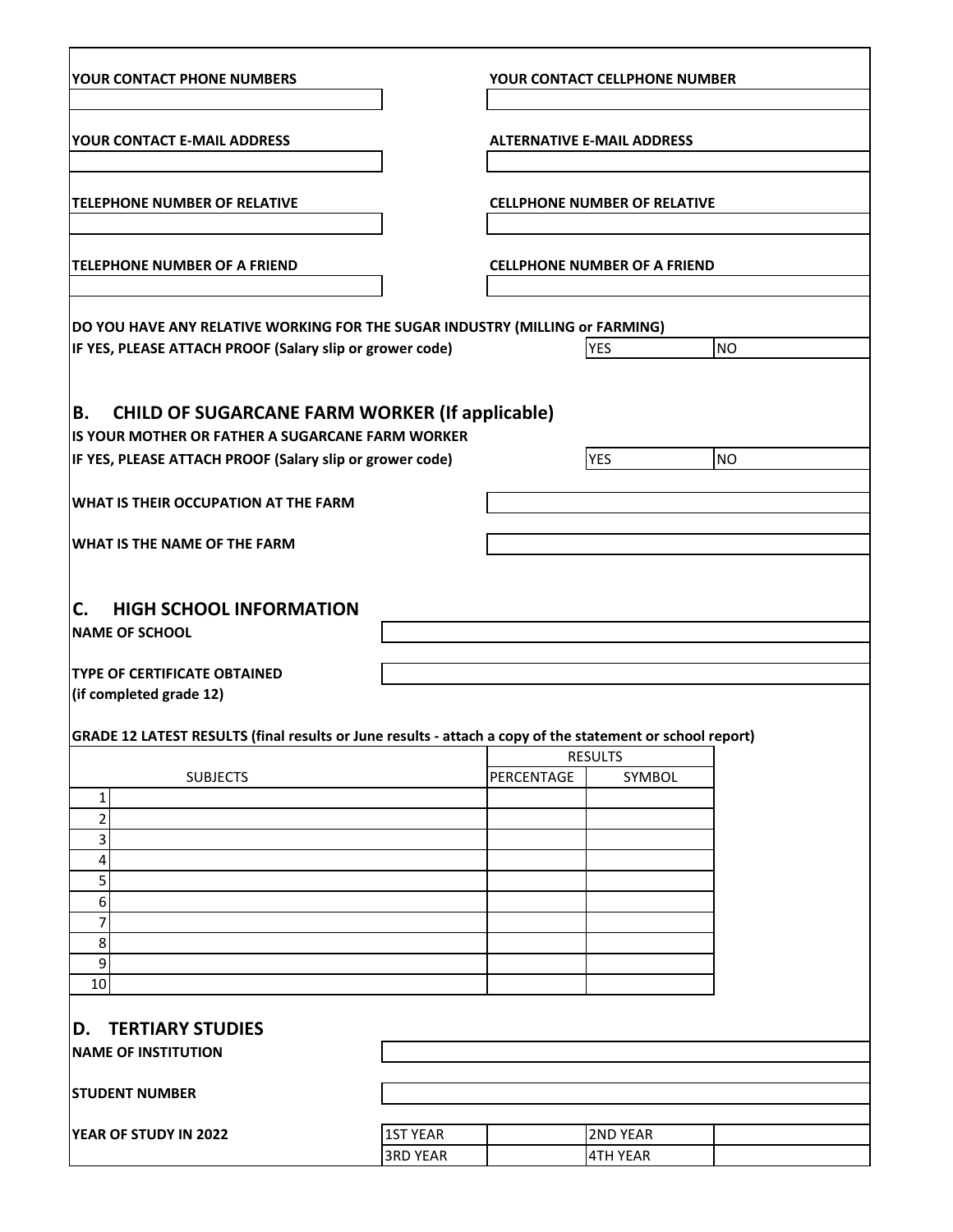| CONTACT PERSON AT INSTITUTION                                                                  |    |  |                          |           |
|------------------------------------------------------------------------------------------------|----|--|--------------------------|-----------|
| <b>HIS/HER CONTACT DETAILS</b>                                                                 |    |  |                          |           |
| IF CURRENTLY REGISTERED, PLEASE SPECIFY COURSES<br>(Also attach full academic record)          |    |  |                          |           |
| 1                                                                                              | 6  |  |                          |           |
| 2                                                                                              | 7  |  |                          |           |
| 3                                                                                              | 8  |  |                          |           |
| 4                                                                                              | 9  |  |                          |           |
| 5                                                                                              | 10 |  |                          |           |
| ARE YOU CURRENTLY A BENEFICIARY OF ANY GRANT OR BURSARY?                                       |    |  | <b>YES</b>               | <b>NO</b> |
| IF YES, PLEASE STATE THE NAME OF THE FUNDER                                                    |    |  |                          |           |
|                                                                                                |    |  |                          |           |
| <b>OBLIGATIONS AND CONDITIONS OF THE EXISTING GRANT OR BURSARY</b>                             |    |  |                          |           |
|                                                                                                |    |  |                          |           |
|                                                                                                |    |  |                          |           |
| E.<br><b>FAMILY</b>                                                                            |    |  |                          |           |
| <b>DETAILS OF PARENTS</b> (If deceased, please attach copy of death certificate)               |    |  |                          |           |
|                                                                                                |    |  |                          |           |
| <b>NAME &amp; SURNAME OF YOUR MOTHER</b>                                                       |    |  |                          |           |
| <b>IIDENTITY NUMBER OF YOUR MOTHER</b>                                                         |    |  |                          |           |
| <b>ITELEPHONE NUMBER</b>                                                                       |    |  |                          |           |
| <b>NAME OF EMPLOYER</b>                                                                        |    |  |                          |           |
| <b>ANNUAL SALARY</b> (attach proof of income)                                                  |    |  |                          |           |
| <b>OCCUPATION</b>                                                                              |    |  |                          |           |
|                                                                                                |    |  |                          |           |
|                                                                                                |    |  |                          |           |
| <b>INAME &amp; SURNAME OF YOUR FATHER</b>                                                      |    |  |                          |           |
| <b>IDENTITY NUMBER OF YOUR FATHER</b>                                                          |    |  |                          |           |
| <b>TELEPHONE NUMBER</b>                                                                        |    |  |                          |           |
| <b>NAME OF EMPLOYER</b>                                                                        |    |  |                          |           |
| <b>ANNUAL SALARY</b> (attach proof of income)                                                  |    |  |                          |           |
| <b>OCCUPATION</b>                                                                              |    |  |                          |           |
|                                                                                                |    |  |                          |           |
| <b>DETAILS OF LEGAL GUARDIAN</b>                                                               |    |  |                          |           |
| (To be completed by applicants living or supported by a guardian)                              |    |  |                          |           |
|                                                                                                |    |  |                          |           |
| <b>NAME &amp; SURNAME OF YOUR GUARDIAN</b>                                                     |    |  |                          |           |
| <b>TELEPHONE NUMBER</b>                                                                        |    |  |                          |           |
| <b>NAME OF EMPLOYER</b>                                                                        |    |  |                          |           |
| <b>ANNUAL SALARY</b> (attach proof of income)                                                  |    |  |                          |           |
| <b>OCCUPATION</b>                                                                              |    |  |                          |           |
|                                                                                                |    |  |                          |           |
| JOINT INCOME OF PARENTS OR GUARDIAN (Application based on "need" will not be considered unless |    |  |                          |           |
| proof of income is attached)                                                                   |    |  |                          |           |
| up to R350 000 per annum                                                                       |    |  | up to R500 000 per annum |           |
| up to R400 000 per annum                                                                       |    |  | up to R550 000 per annum |           |
| up to R450 000 per annum                                                                       |    |  | up to R600 000 per annum |           |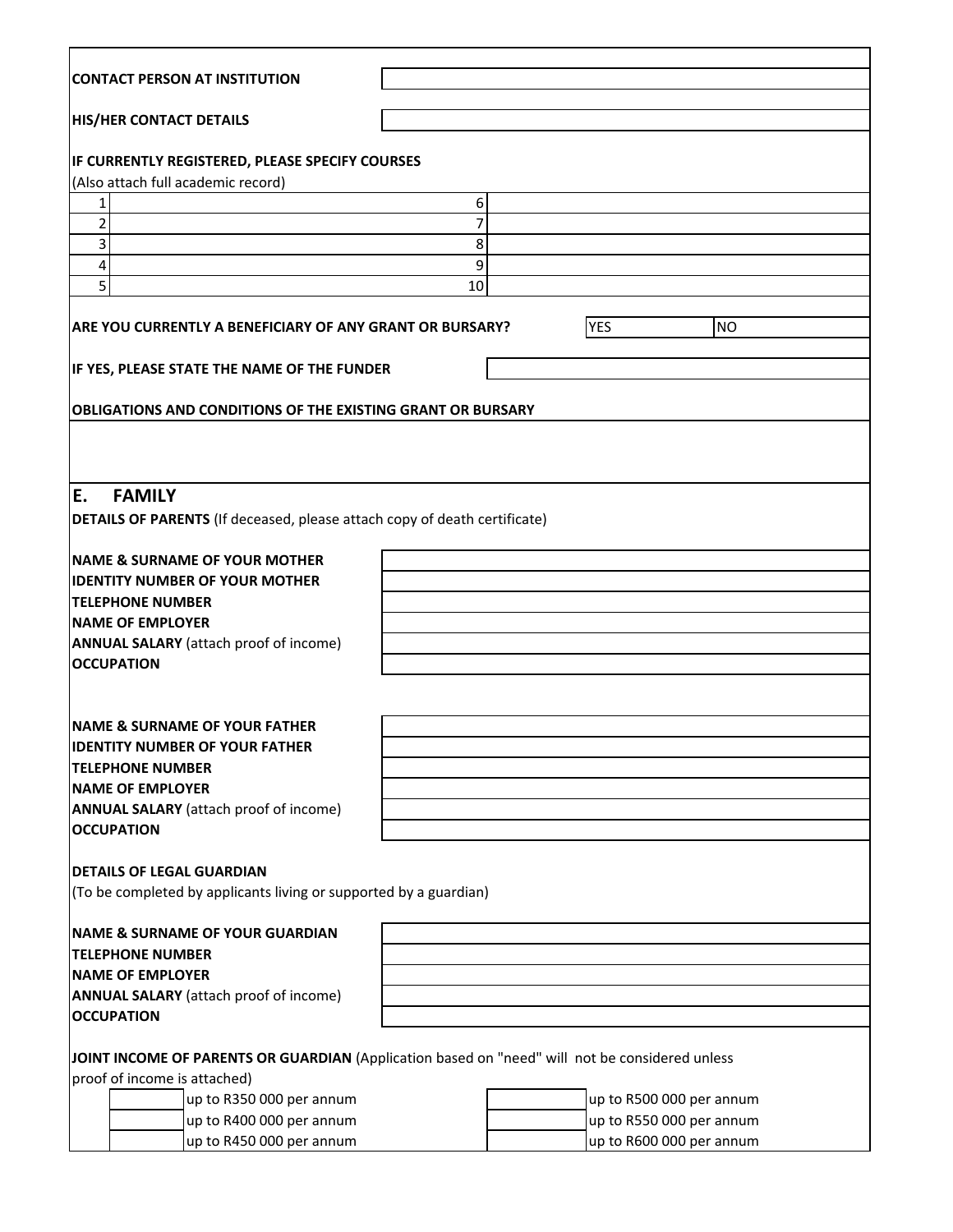| <b>OTHER FAMILY MEMBERS</b>                                                                  |                                                                             |                                                                                                                    |
|----------------------------------------------------------------------------------------------|-----------------------------------------------------------------------------|--------------------------------------------------------------------------------------------------------------------|
| DO YOU HAVE SISTERS AND BROTHERS?                                                            | <b>YES</b>                                                                  | <b>NO</b>                                                                                                          |
| <b>HOW MANY DO YOU HAVE?</b>                                                                 |                                                                             |                                                                                                                    |
| <b>HOW MANY ARE STILL IN SCHOOL?</b>                                                         |                                                                             |                                                                                                                    |
|                                                                                              |                                                                             |                                                                                                                    |
| F.<br><b>ADDITIONAL INFORMATION</b>                                                          |                                                                             |                                                                                                                    |
| at school and/or in the community                                                            |                                                                             | Give details of any activity/project (academic or community work) in which you have done well                      |
|                                                                                              |                                                                             |                                                                                                                    |
|                                                                                              |                                                                             |                                                                                                                    |
|                                                                                              |                                                                             |                                                                                                                    |
|                                                                                              |                                                                             |                                                                                                                    |
|                                                                                              |                                                                             |                                                                                                                    |
| Have you ever visited a sugar cane farm or sugar mill. If yes, please give details of where, |                                                                             |                                                                                                                    |
| when and what your experience was like.                                                      |                                                                             |                                                                                                                    |
|                                                                                              |                                                                             |                                                                                                                    |
|                                                                                              |                                                                             |                                                                                                                    |
|                                                                                              |                                                                             |                                                                                                                    |
| Have you had a part time job                                                                 | <b>YES</b>                                                                  | <b>NO</b>                                                                                                          |
|                                                                                              |                                                                             |                                                                                                                    |
| If yes, please describe your duties and state the name of the company                        |                                                                             |                                                                                                                    |
|                                                                                              |                                                                             |                                                                                                                    |
|                                                                                              |                                                                             |                                                                                                                    |
|                                                                                              |                                                                             |                                                                                                                    |
| Have you been involved with any of the SITFE project partners (Please tick)                  |                                                                             |                                                                                                                    |
| Midlands Community College                                                                   |                                                                             | <b>KZN science Centre</b>                                                                                          |
| Rally to Read                                                                                |                                                                             | <b>MIET Resource Centre</b>                                                                                        |
| <b>PROTEC</b>                                                                                |                                                                             | Izingolweni Science Centre                                                                                         |
|                                                                                              |                                                                             |                                                                                                                    |
|                                                                                              |                                                                             |                                                                                                                    |
|                                                                                              |                                                                             |                                                                                                                    |
|                                                                                              |                                                                             | <b>G. YOUR APPLICATION WILL NOT BE CONSIDERED UNLESS THE INFORMATION</b>                                           |
| <b>DETAILED BELOW IS ATTACHED</b>                                                            |                                                                             |                                                                                                                    |
|                                                                                              |                                                                             | 1 Final Grade 12 Trial and Matric Statement of results OR final Tertiary exam results if already                   |
| registered at an institution.                                                                |                                                                             |                                                                                                                    |
|                                                                                              | 2 Documentation providing proof of sugar industry connection, if connected. |                                                                                                                    |
|                                                                                              |                                                                             | 3 Proof of family income (pay slip, pension receipts, affidavit detailing income or unemployment).                 |
| 4 Death certificate if a parent is deceased.                                                 |                                                                             |                                                                                                                    |
| 5 Certified copy of your identity document.                                                  |                                                                             |                                                                                                                    |
|                                                                                              |                                                                             | 6 Confirmation of application / registration at an University, University of Technology or College of Agriculture. |
|                                                                                              |                                                                             |                                                                                                                    |
|                                                                                              |                                                                             | I hereby declare that the information contained in this application form is true and correct. In the event of      |
|                                                                                              |                                                                             | assistance being granted, I am prepared to enter into the required agreement with SITFE in terms of the            |
| rules of SITFE bursary scheme.                                                               |                                                                             |                                                                                                                    |
|                                                                                              |                                                                             |                                                                                                                    |
| <b>Date</b>                                                                                  | <b>Applicant's signature</b>                                                | <b>Guardian's signature</b>                                                                                        |
|                                                                                              |                                                                             | (If applicant under 18 yrs)                                                                                        |